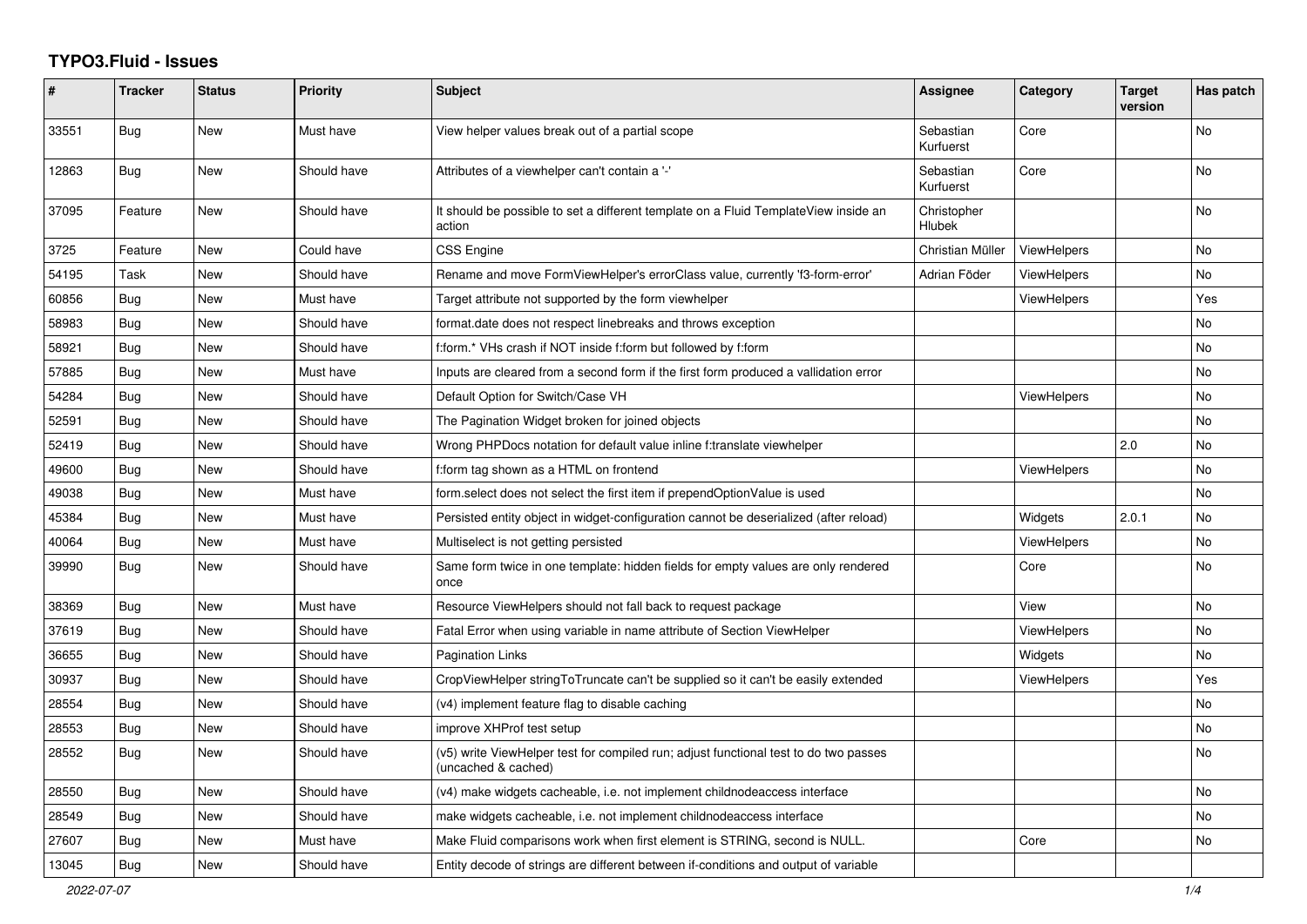| #     | <b>Tracker</b> | <b>Status</b> | <b>Priority</b> | <b>Subject</b>                                                                     | <b>Assignee</b> | Category    | <b>Target</b><br>version | Has patch |
|-------|----------------|---------------|-----------------|------------------------------------------------------------------------------------|-----------------|-------------|--------------------------|-----------|
| 8648  | Bug            | New           | Should have     | format.crop ViewHelper should support all features of the crop stdWrap function    |                 | ViewHelpers |                          | No        |
| 3481  | Bug            | New           | Should have     | Use ViewHelperVariableContainer in PostParseFacet                                  |                 | Core        |                          | No        |
| 62346 | Feature        | New           | Could have      | f:comment should have high precende                                                |                 | Core        | 3.x                      | No        |
| 60271 | Feature        | New           | Should have     | Paginate viewhelper, should also support arrays                                    |                 |             |                          | No        |
| 60181 | Feature        | New           | Could have      | Caching mechanism for Fluid Views/Templates                                        |                 | View        |                          | No        |
| 60003 | Feature        | New           | Should have     | Add required-Attribute to f:form.password                                          |                 | ViewHelpers |                          | No        |
| 51277 | Feature        | New           | Should have     | ViewHelper context should be aware of actual file occurrence                       |                 |             |                          | No        |
| 51100 | Feature        | New           | Must have       | Links with absolute URI should have the option of URI Scheme                       |                 | ViewHelpers |                          | No        |
| 48355 | Feature        | New           | Could have      | Assign output of viewhelper to template variable for further processing.           |                 |             |                          |           |
| 46545 | Feature        | New           | Should have     | Better support for arrays in options of SelectViewHelper                           |                 |             |                          | No        |
| 45153 | Feature        | New           | Should have     | f:be.menus.actionMenuItem - Detection of the current select option is insufficient |                 |             |                          | No        |
| 42397 | Feature        | New           | Should have     | Missing viewhelper for general links                                               |                 |             |                          | No        |
| 40081 | Feature        | New           | Should have     | Allow assigned variables as keys in arrays                                         |                 |             |                          | No        |
| 39936 | Feature        | New           | Should have     | registerTagAttribute should handle default values                                  |                 | ViewHelpers |                          | No        |
| 38130 | Feature        | New           | Should have     | Checkboxes and multiple select fields should have an assignable default value      |                 |             |                          | No        |
| 36559 | Feature        | New           | Could have      | New widget progress bar                                                            |                 |             |                          | Yes       |
| 36410 | Feature        | New           | Should have     | Allow templates to send arguments back to layout                                   |                 | ViewHelpers |                          | No        |
| 33215 | Feature        | New           | Should have     | RFC: Dynamic values in ObjectAccess paths                                          |                 |             |                          | No        |
| 31955 | Feature        | New           | Should have     | f:uri.widget                                                                       |                 | Widgets     |                          | No        |
| 30555 | Feature        | New           | Could have      | Make TagBuilder more extensible                                                    |                 | Core        |                          | No        |
| 10472 | Feature        | New           | Could have      | Fluid Standalone distribution                                                      |                 | Core        |                          | No        |
| 9514  | Feature        | New           | Should have     | Support explicit Array Arguments for ViewHelpers                                   |                 |             |                          |           |
| 7608  | Feature        | New           | Could have      | Configurable shorthand/object accessor delimiters                                  |                 | Core        |                          | Yes       |
| 4704  | Feature        | <b>New</b>    | Should have     | Improve parsing exception messages                                                 |                 | Core        |                          |           |
| 1907  | Feature        | New           | Could have      | Default values for view helpers based on context                                   |                 | Core        |                          |           |
| 56237 | Task           | New           | Should have     | in-line (Condition) View Helpers should not evaluate on parsing                    |                 |             |                          | No        |
| 47669 | Task           | New           | Should have     | FormViewHelper does not define the default request method                          |                 |             |                          | No        |
| 45394 | Task           | New           | Should have     | Forwardport Unit test for standalone view                                          |                 | View        |                          | No        |
| 43072 | Task           | New           | Should have     | Remove TOKENS for adding templates fallback in Backporter                          |                 | View        |                          | No        |
| 43071 | Task           | New           | Should have     | Remove TOKENS for adding fallback teplates in B                                    |                 |             |                          | No        |
| 42743 | Task           | New           | Should have     | Remove inline style for hidden form fields                                         |                 |             |                          | No        |
| 34309 | Task           | New           | Could have      | Unknown ViewHelpers cause exception - should be handled more graceful              |                 | ViewHelpers |                          | No        |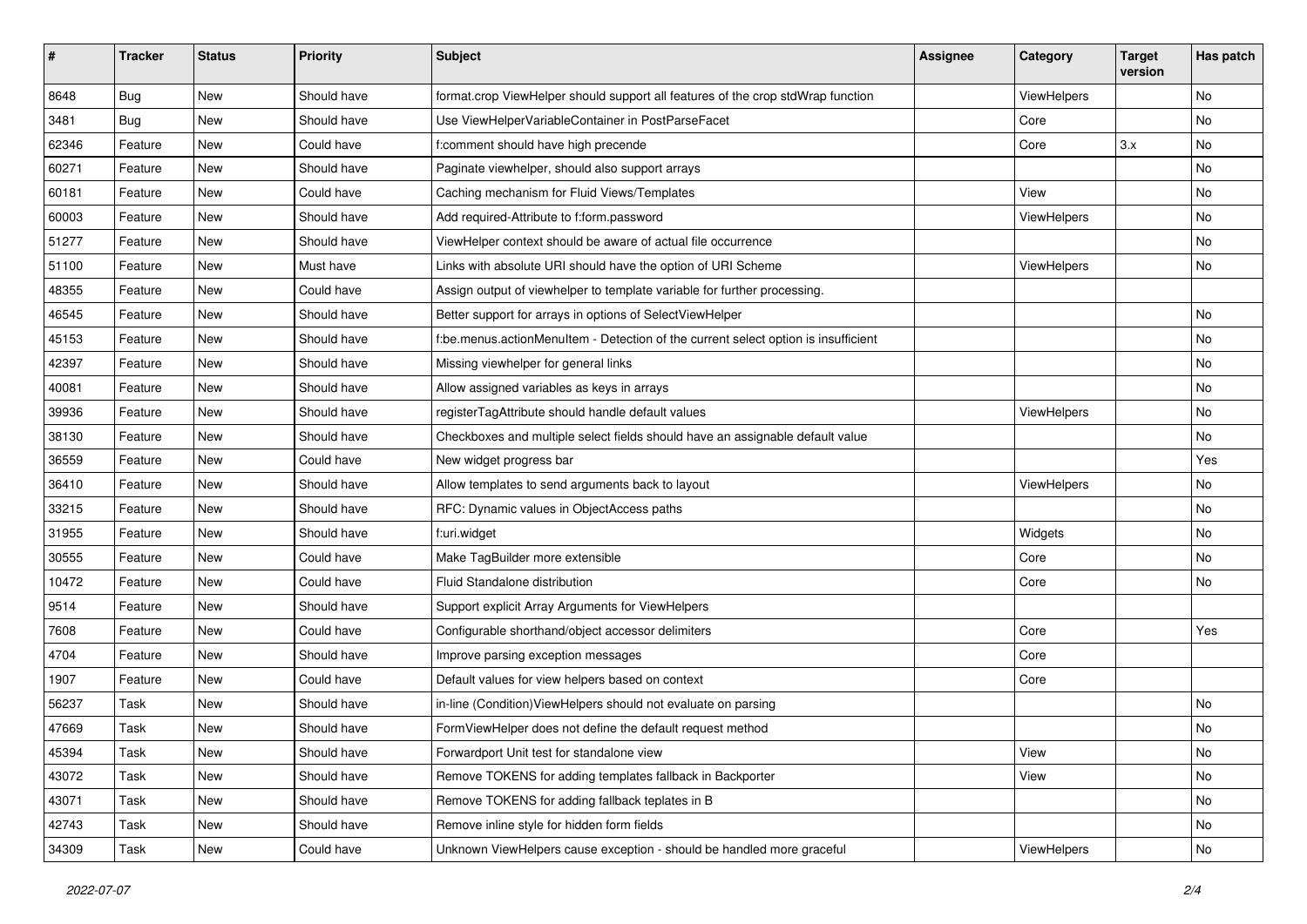| #     | <b>Tracker</b> | <b>Status</b>       | <b>Priority</b>      | <b>Subject</b>                                                                                         | <b>Assignee</b>             | Category    | <b>Target</b><br>version | <b>Has patch</b> |
|-------|----------------|---------------------|----------------------|--------------------------------------------------------------------------------------------------------|-----------------------------|-------------|--------------------------|------------------|
| 32035 | Task           | New                 | Should have          | Improve fluid error messages                                                                           |                             | Core        |                          | Yes              |
| 26664 | Task           | New                 | Won't have this time | Clean up Form ViewHelpers                                                                              |                             | ViewHelpers |                          | No               |
| 26658 | Task           | New                 | Won't have this time | Make Form ViewHelpers consistent                                                                       |                             | ViewHelpers |                          | No               |
| 10911 | Task           | New                 | Should have          | Tx_Fluid_ViewHelpers_Form_AbstractFormViewHelper->renderHiddenIdentityField<br>should be more reliable |                             | ViewHelpers |                          | No               |
| 9950  | Task           | New                 | Should have          | Binding to nested arrays impossible for form-elements                                                  |                             | ViewHelpers |                          |                  |
| 28551 | Bug            | Accepted            | Should have          | (v4) backport VHTest                                                                                   | Sebastian<br>Kurfuerst      |             |                          | No               |
| 9005  | Feature        | Accepted            | Could have           | Fluid Template Analyzer (FTA)                                                                          | Sebastian<br>Kurfuerst      |             |                          |                  |
| 5933  | Feature        | Accepted            | Should have          | Optional section rendering                                                                             | Sebastian<br>Kurfuerst      | ViewHelpers |                          | No               |
| 33394 | Feature        | Needs<br>Feedback   | Should have          | Logical expression parser for BooleanNode                                                              | <b>Tobias Liebig</b>        | Core        |                          | <b>No</b>        |
| 36662 | Bug            | Needs<br>Feedback   | Should have          | Checked state isn't always correct when property is collection                                         | Kevin Ulrich<br>Moschallski | ViewHelpers | 1.1.1                    | No               |
| 8491  | Task           | Needs<br>Feedback   | Should have          | link.action and uri.action differ in absolute argument                                                 | Karsten<br>Dambekalns       | ViewHelpers |                          | No               |
| 33628 | Bug            | Needs<br>Feedback   | Must have            | Multicheckboxes (multiselect) for Collections don't work                                               | Christian Müller            | ViewHelpers |                          | <b>No</b>        |
| 58862 | Bug            | Needs<br>Feedback   | Should have          | FormViewHelper doesn't accept NULL as value for \$arguments                                            | Bastian<br>Waidelich        | ViewHelpers |                          | Yes              |
| 46289 | Bug            | Needs<br>Feedback   | Should have          | Enable Escaping Interceptor in XML request format                                                      |                             | View        | 2.0.1                    | No               |
| 45345 | Feature        | Needs<br>Feedback   | Should have          | Easy to use comments for fluid that won't show in output                                               |                             |             |                          |                  |
| 8989  | Feature        | Needs<br>Feedback   | Could have           | Search path for fluid template files                                                                   |                             | View        |                          | No               |
| 3291  | Feature        | Needs<br>Feedback   | Should have          | Cacheable viewhelpers                                                                                  |                             |             |                          | No               |
| 46091 | Task           | Needs<br>Feedback   | Should have          | Show source file name and position on exceptions during parsing                                        |                             |             |                          | No               |
| 40998 | <b>Bug</b>     | <b>Under Review</b> | Should have          | Missing parent request namespaces in form field name prefix                                            | Sebastian<br>Kurfuerst      | ViewHelpers | 1.1.1                    | No               |
| 52640 | Feature        | <b>Under Review</b> | Should have          | Create an UnlessViewHelper as opposite to the IfViewHelper                                             | Marc Neuhaus                |             |                          | No               |
| 43346 | Feature        | <b>Under Review</b> | Should have          | Allow property mapping configuration via template                                                      | Karsten<br>Dambekalns       | ViewHelpers | 2.1                      | No               |
| 55008 | Bug            | <b>Under Review</b> | Should have          | Interceptors should be used in Partials                                                                | Christian Müller            |             |                          | $\mathsf{No}$    |